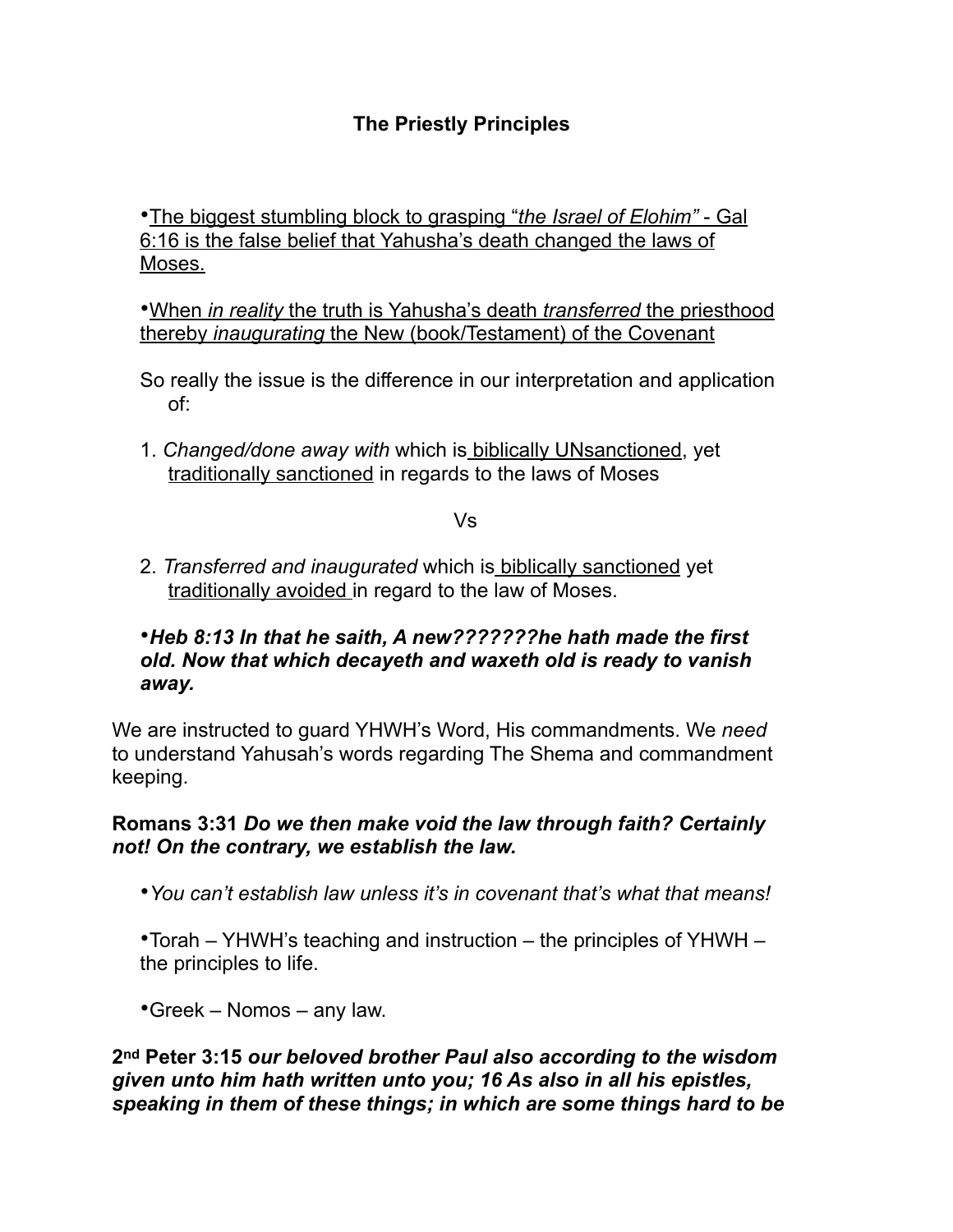### *understood, which they that are unlearned and unstable wrest, as they do also the other scriptures, unto their own destruction.*

•We'll only receive as much truth as we're willing to obey.

# **Matt 15:7** *Ye hypocrites, well did Esaias prophesy of you, saying, 8 This people draweth nigh unto me with their mouth, and honoureth me with their lips; but their heart is far from me. 9 But in vain they do worship me, teaching for doctrines the commandments of men.*

But what's truth? *"Your law/Torah is truth."* **Psalm 119 v.142, v.151, and v.160.**

**John 3:36** He *that believeth on the Son hath everlasting life: and he that disobeys the Son shall not see life; but the wrath of Elohim abideth on him. ("Believe not" Greek-Apeitheo – to refuse obedience)* 

# **A biblical reality of faith and Torah working together:**

•Faith *not* attached to instruction is *no* faith.

•"*The law of faith"* – faith *has to be* attached to the commandments of .יהוה

**Question?** Did Yahusha's death and resurrection change the laws and customs of Moses, so we don't have to obey them any more?

Acts 6 answers our question:

*Acts 6:14 11 Then they suborned men, which said, we have heard him speak blasphemous words against Moses, and against Elohim. 12 And they stirred up the people, and the elders, and the scribes, and came upon him, and caught him, and brought him to the council, 13 And set up false witnesses, which said, This man ceaseth not to speak blasphemous words against this holy place, and the law: 14 For we have heard him say, that this Yahusha of Nazareth shall destroy this place, and shall change the customs which Moses delivered us.* 

So, the bible tells us that it's false witness who say that the Messiah death and resurrection changed the customs and law of Moses.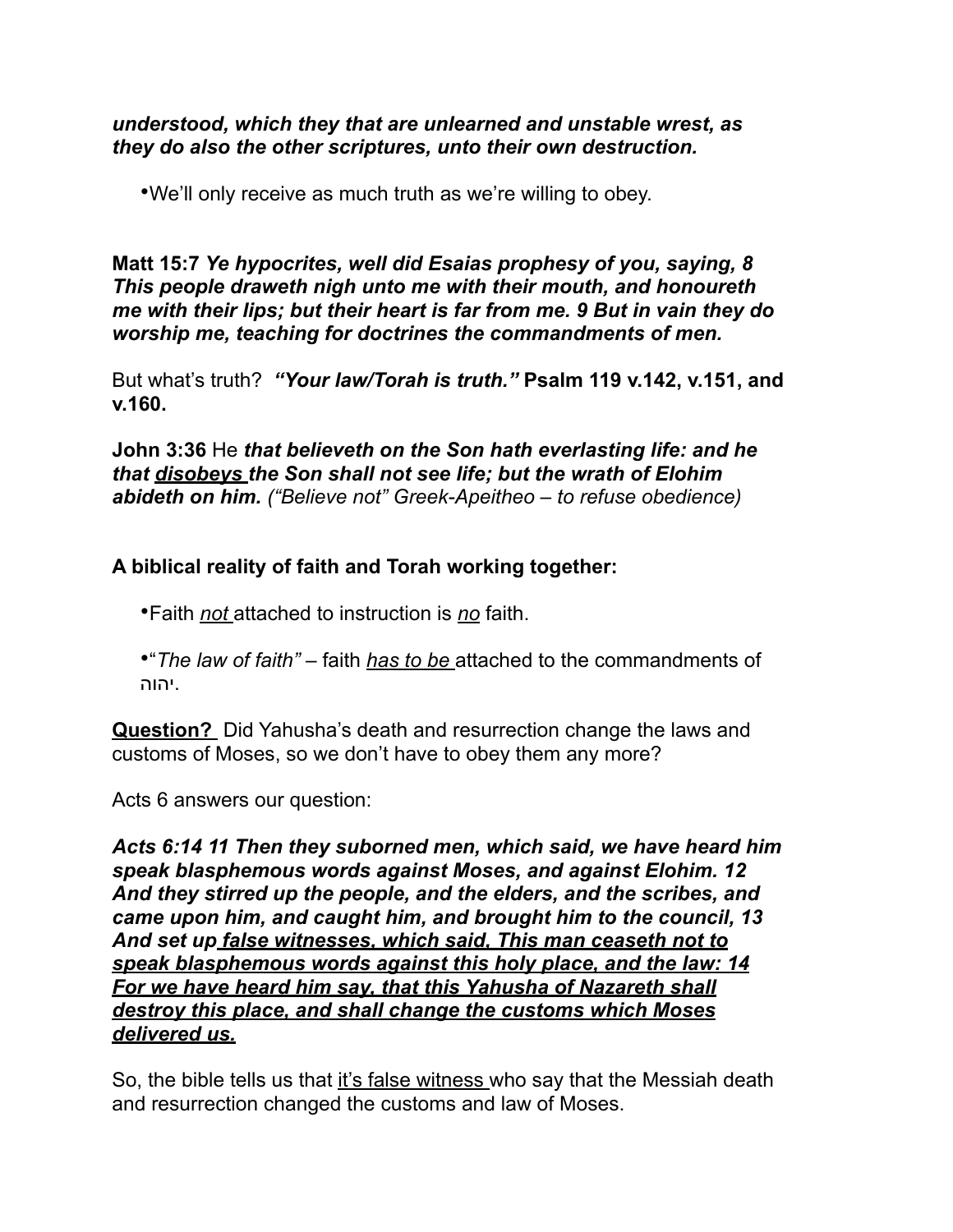# **James 4:11: "***Don't judge the law."*

**John 14:15** commandments plural: *¶ If ye love me, keep my commandments.*

What commandments? Is Yahusha Elohim/God?

# **John 7:16** *Yahusha answered them, and said, my doctrine is not mine, but his that sent me.*

This verse informs us this doctrine *can't be* a New Testament thing. Any doctrine had to exist with Abraham and Moses because it came from יהוה who sent Messiah.

Any *other* doctrine can't be sound doctrine because it doesn't come from *"Him that sent me."* 

**8: 38** *I speak that which I have seen with my Father:* 

It comes instead from: *Mk 7:7 Howbeit in vain do they worship me, teaching for doctrines the commandments of men.* 

**14:24** *He that loveth me not keepeth not my sayings: and the word, which ye hear, is not mine, but the Father's which sent me.* 

Experiencing *only,* or following?

**Mark 9:38** *¶ And John answered him, saying, Master, we saw one casting out devils in thy name, and he followeth not us: and we forbad him, because he followeth not us.* 

**Malachi 4:4** *¶ Remember ye the law of Moses my servant, which I commanded unto him in Horeb for all Israel, with the statutes and judgments. 5 ¶ Behold, I will send you Elijah the prophet before the coming of the great and dreadful day of YHWH: 6 And he shall turn the heart of the fathers to the children, and the heart of the children to their fathers,* 

The BoC is where the Malki-annointing is; where the change is…

Heb 7:12 *is our key*: *For the priesthood being changed, there is made of necessity a change also of the law.*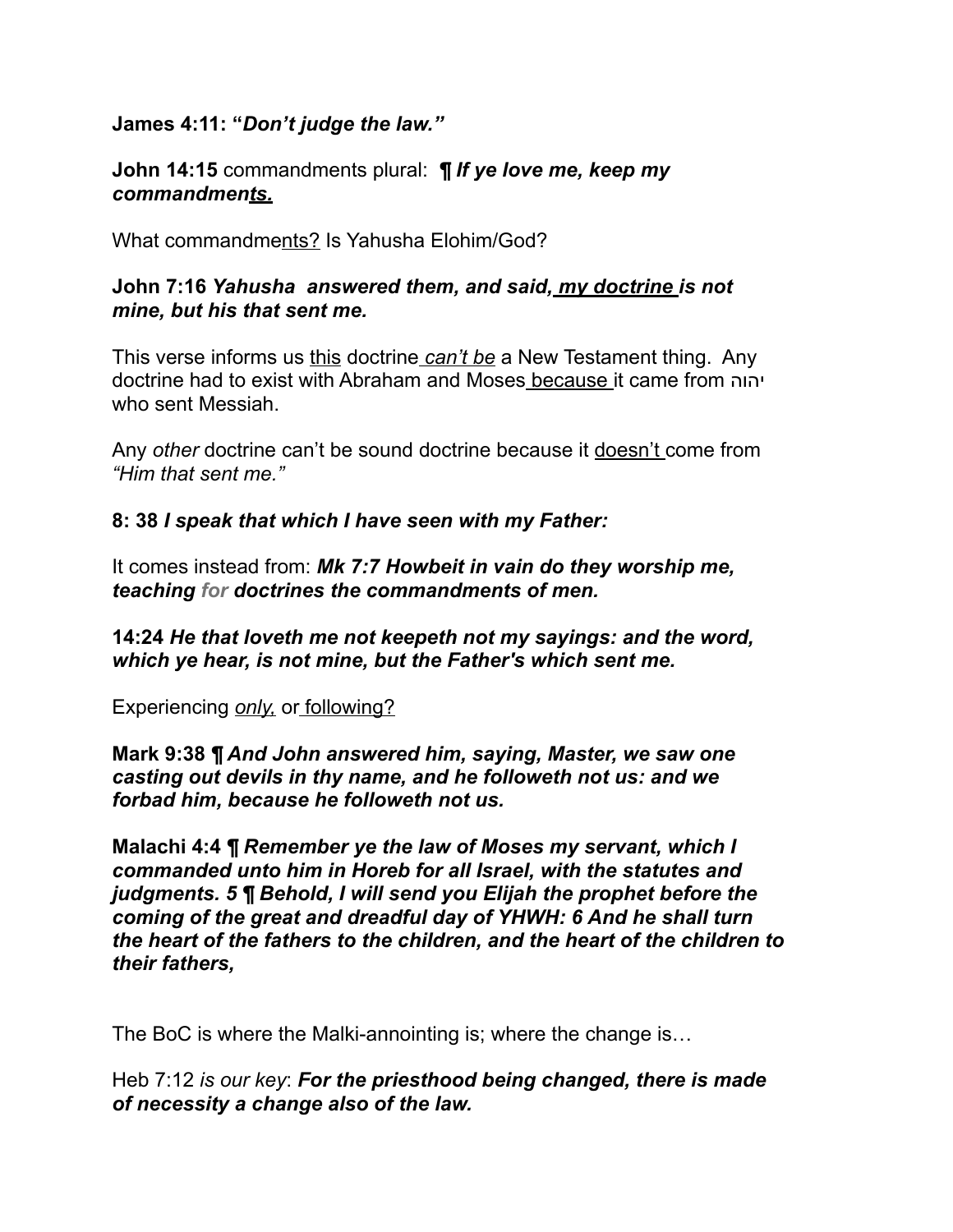**Galatians 3; 9** *Cursed is every one that continueth not in all things which are written in the book of the law to do them.* 

*Hebrews 10:26: For if we sin wilfully after that we have received the knowledge of the truth* (accepted the saviour), *there remaineth no more sacrifice for sins, 27 But a certain fearful looking for of judgment and fiery indignation, which shall devour the adversaries. 28 He that despised Moses' law dies* (on going)*without mercy under two or three witnesses: 29 Of how much sorer punishment, suppose ye, shall he be thought worthy, who hath trodden under foot the Son of Elohim, and hath counted the blood of the covenant, wherewith he was sanctified, an unholy thing, and hath done despite unto the Spirit of grace?* 

Believing is doing!:**John 5:45** *Do not think that I will accuse you to the Father: there is one that accuseth you, even Moses, in whom ye trust. 46 For had ye believed Moses, ye would have believed me: for he wrote of me. 47 But if ye believe not his writings, how shall ye believe my words*?

**2nd Timothy 3:***7 Ever learning, and never able to come to the knowledge of the truth. 8 Now as Jannes and Jambres withstood Moses, so do these also resist the truth: men of corrupt minds, reprobate concerning the faith*.

**Matt 19:16 ¶** *And, behold, one came and said unto him, Good Master, what good thing shall I do, that I may have eternal life? 17 And he said unto him, Why callest thou me good? there is none good but one, that is, Elohim: but if thou wilt enter into life, keep the commandments*.

**Matt 7:21** *¶ Not every one that saith unto me, Master, Master, shall enter into the kingdom of heaven; but he that doeth the will of my Father, which is in heaven. 22 Many will say to me in that day, Master, Master, have we not prophesied in thy name? and in thy name have cast out devils? and in thy name done many wonderful works? 23 And then will I profess unto them, I never knew (Yada – intimate) you: depart from me, ye that work law-less-ness (a-nomia)*